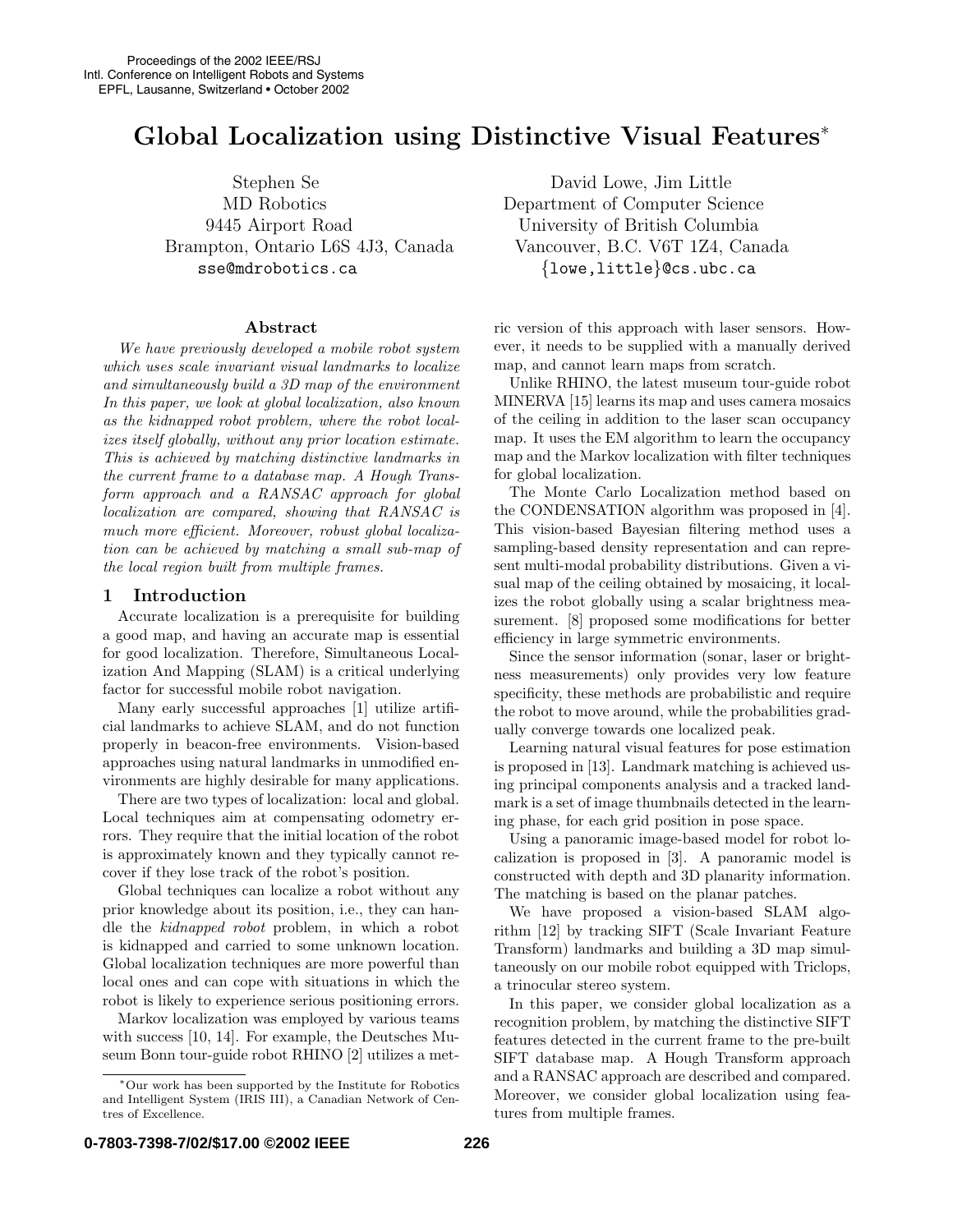

Figure 1: SIFT stereo matching result, where horizontal and vertical lines indicate the horizontal and vertical disparities respectively.

# 2 Mobile Robot Localization

Our vision-based mobile robot localization and mapping system uses SIFT visual landmarks in unmodified environments. By keeping the SIFT landmarks in a database, we track the landmarks over time and build a 3D map of the environment, and use these 3D landmarks for localization at the same time.

#### 2.1 SIFT Stereo

SIFT was developed by Lowe [9] for image feature generation in object recognition applications. The features are invariant to image translation, scaling, rotation, and partially invariant to illumination changes and affine or 3D projection. Previous approaches to feature detection, such as the widely used Harris corner detector [6], are sensitive to the scale of an image and therefore are not suitable for building a map that can be matched from a range of robot positions.

SIFT keys are selected at maxima and minima of a difference of Gaussian function applied in scale space. At each feature location, an orientation is selected by determining the peak of a histogram of local image gradient orientations. A subpixel image location, scale and orientation are associated with each SIFT feature.

In our Triclops system, we have three images at each frame. In addition to the epipolar constraint and disparity constraint, we also employ the SIFT scale and orientation constraints for matching the right and left images. These resulting matches are then matched with the top image similarly. We can then compute the 3D world coordinates relative to the robot for each feature. They can subsequently serve as landmarks for map building and tracking. Figure 1 shows the SIFT stereo results for an image of resolution 320x240.

#### 2.2 SLAM

To build a map, we need to know how the robot has moved between frames in order to put the landmarks together coherently. The robot odometry can only give a rough estimate and it is prone to error such as drifting, slipping, etc. To find matches in the second view, the odometry allows us to predict the region to search for each match more efficiently.

Once the SIFT features are matched, we can use the matches in a least-squares procedure to compute a more accurate camera ego-motion and hence better localization. This will also help adjust the 3D coordinates of the SIFT landmarks for map building.

We build a 3D map when the robot moves around in our lab environment. Figure 2 shows the bird's eye view of the map after 435 frames and there are 2783 SIFT landmarks in the database. The system currently runs at 2Hz on a Pentium III 700MHz processor. Readers are referred to [12] for further details.

# 2.3 Global Localization

Global localization is similar to a recognition problem where the robot tries to match the current view to a previously built map. The SIFT features used here were originally designed for object recognition purposes, therefore these visual landmarks are very suitable for global localization.

Apart from the scale and orientation, the local image region is described in a manner invariant to various image transformations [9] and we obtain enough measurements for high specificity. Robustness to local geometric distortion can be obtained by representing the local image region with multiple images representing local image gradients at a number of orientations.

We use 4 orientations, each sampled over a 2x2 grid of locations. The total number of samples in each SIFT local characteristic vector is  $4 \times 2 \times 2$  or 16 elements. This vector size is sufficiently discriminating for this application and can be increased if necessary. Using this local image vector metric, we can simply compute the Euclidean distance between the vectors of two features to check how well they match.

We consider matching a set of SIFT landmarks to the database, using the distinctive visual information to localize a robot globally from the current view. Both the geometric and photometric information of the landmarks are utilized to facilitate matching.

We will describe two algorithms developed for global localization next, namely the Hough Transform approach and the RANSAC approach, followed by a comparison of the two approaches.

# 3 Hough Transform Approach

Given a set of current SIFT features and a set of SIFT landmarks in the database, we search for the robot position that would have brought the largest number of landmarks into close alignment, treating global localization as a search problem.

The Hough Transform [7] with a three-dimensional discretized search space  $(X, Z, \theta)$  is used, where X is the sideways translation, Z is the forward translation and  $\theta$  is the orientation. The algorithm is as follows [11]:

• For each SIFT feature in the current frame, find the set of N potential SIFT landmarks in the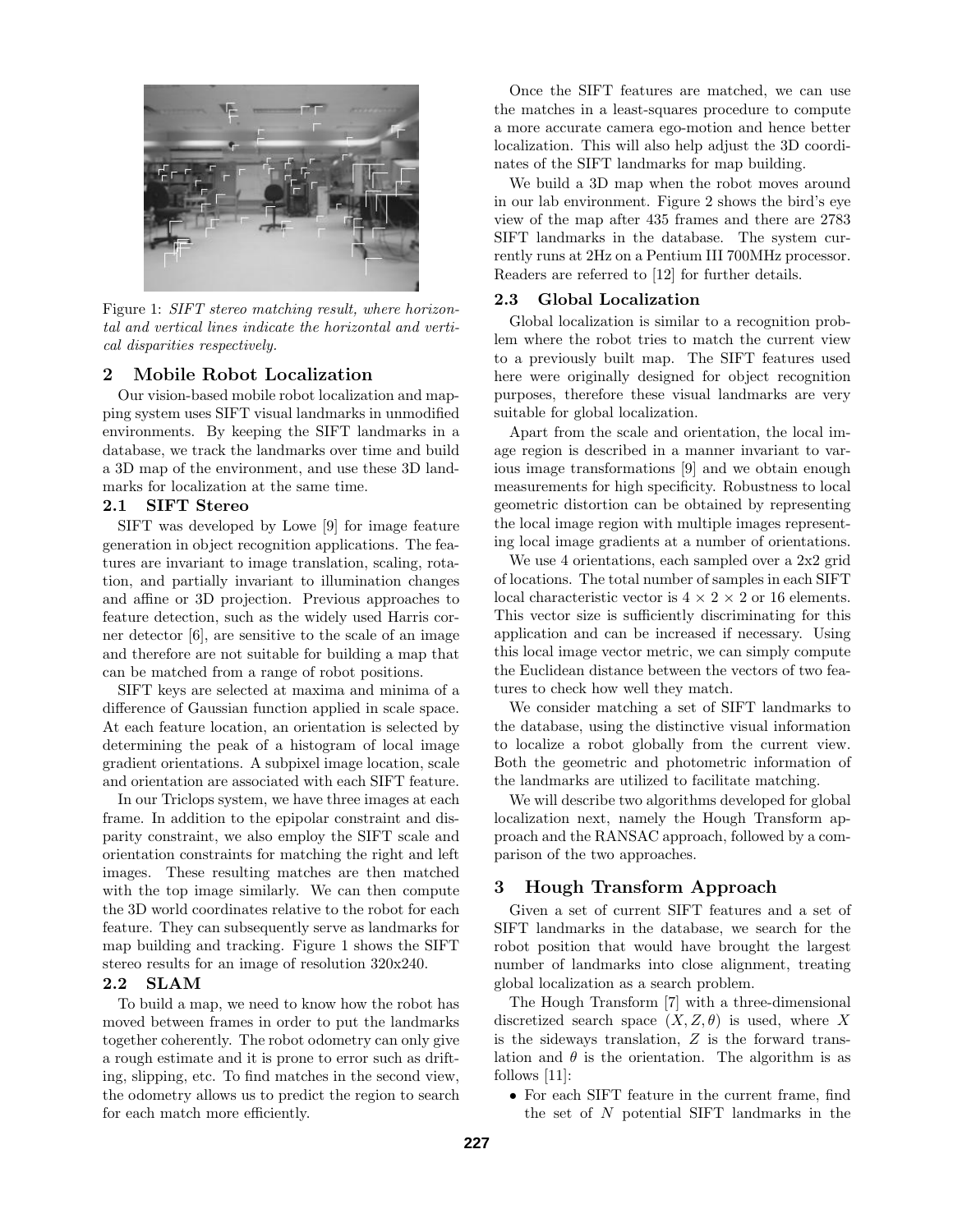database that match, using the local image vector and the height as the preliminary constraints.

- For each of the potential matches, compute all the possible poses and vote the corresponding Hough bins. As robot pose cannot be uniquely determined from just one match, multiple bins are voted, covering an arc of robot poses at the estimated distance from the landmark.
- Vote also the neighbouring bins within the uncertainty region based on the landmark covariance.
- Select the top  $K$  bins and carry out least-squares minimization with outlier removal to obtain pose estimates. Select the one with maximum number of matches and lowest least-squares error. This corresponds to a robot pose which can best match the most features to the database.

# 4 RANSAC Approach

Global localization is performed by finding the robot pose supported by the most landmarks. This can be formulated as a hypothesis testing problem, where multiple pose hypotheses are considered and the best one corresponds to the pose which can match the most features in the current frame to the database.

RANSAC [5] has been used in many applications for model fitting, hypothesis testing and outlier removal. We employ RANSAC for global localization to test the pose hypotheses and find the inlier landmarks.

#### 4.1 Tentative Matches

Firstly, we create a list of tentative matches from the features in the current frame to the landmarks in the database. For each feature in the current frame, we find the landmark in the database which is closest in terms of the local image vector and has similar height.

#### 4.2 Computing the Alignment

Next, we randomly select 2 tentative matches from the list and compute the alignment parameters  $(X, Z, \theta)$  from them. Two tentative matches are required in this case, since for each match, we can obtain 2 equations with 3 unknowns:

$$
X = X_i - X'_i \cos \theta - Z'_i \sin \theta \tag{1}
$$

$$
Z = Z_i - Z'_i \cos \theta - X'_i \sin \theta \tag{2}
$$

where  $(X_i, Y_i, Z_i)$  is the landmark position in the database and  $(X'_i, Y'_i, Z'_i)$  is the feature position in the current frame in camera coordinates.

Therefore, we need two matches,  $i$  and  $j$ . By equating the equations, we have:

$$
A\cos\theta + B\sin\theta = C \tag{3}
$$

$$
B\cos\theta - A\sin\theta = D \tag{4}
$$

where  $A = X'_i - X'_j, B = Z'_i - Z'_j, C = X_i - X_j,$  $D = Z_i - Z_j$ . If the two tentative matches are correct, the distance between two landmarks should be

invariant for the Euclidean transformation, so the following constraint is applied to each sample selection:  $A^2 + B^2 \approx C^2 + D^2$ . This efficiently eliminates many samples containing wrong matches from further consideration.

Solving Equations 3 and 4, we obtain:

$$
\theta = \tan^{-1} \frac{BC - AD}{AC + BD}
$$

and substituting this into Equations 1 and 2 gives an alignment.

#### 4.3 Seeking Support

Now we check all the tentative matches which support this particular pose  $(X, Z, \theta)$ .

Firstly, we compute the landmark position for each match  $k$  relative to this pose:

$$
X_p = (X_k - X)\cos\theta - (Z_k - Z)\sin\theta
$$
  
\n
$$
Y_p = Y_k
$$
  
\n
$$
Z_p = (X_k - X)\sin\theta + (Z_k - Z)\cos\theta
$$

and then compute the image position  $(r_p, c_p)$  and disparity  $d_p$  for this landmark at this pose.

Match k supports this pose if  $(r_p, c_p)$  and  $d_p$  are close to the measured image position  $(r_m, c_m)$  and disparity  $d_m$  for the feature in the current frame, i.e.,  $|r_p-r_m|$  <  $\Delta_r$  and  $|c_p - c_m| < \Delta_c$  and  $|d_p - d_m| < \Delta_d$  (currently  $\Delta_r = 5, \Delta_c = 5, \Delta_d = 2$ .

#### 4.4 Hypothesis with Most Support

This random selection, alignment computation and support seeking process is repeated  $m$  times. The pose with most support is our hypothesis. We then proceed with least-squares minimization for the inliers which support this hypothesis and obtain a better estimate for the final pose.

The probability of a good sample  $\tau$  for RANSAC [5] is given by:

$$
\tau = 1 - (1 - (1 - \epsilon)^p)^m \tag{5}
$$

where  $\epsilon$  is the contamination ratio (ratio of false matches to total matches),  $p$  is the sample size and m is the number of samples required.

In this case,  $p = 2$  as two matches are required to compute the alignment. The contamination ratio depends on how distinctive the features are, the database size as well as the environment. We will compare the effect of various contamination ratios in Section 6.

#### 5 Experimental Results

Using the database map built earlier covering a 10m by 10m area, we test the robot at various positions. Both approaches give similarly good results. The following pose results  $(X, Z, \theta)$  are obtained using the RANSAC approach with  $m = 50$ , where X and Z are in cm and  $\theta$  is in degrees: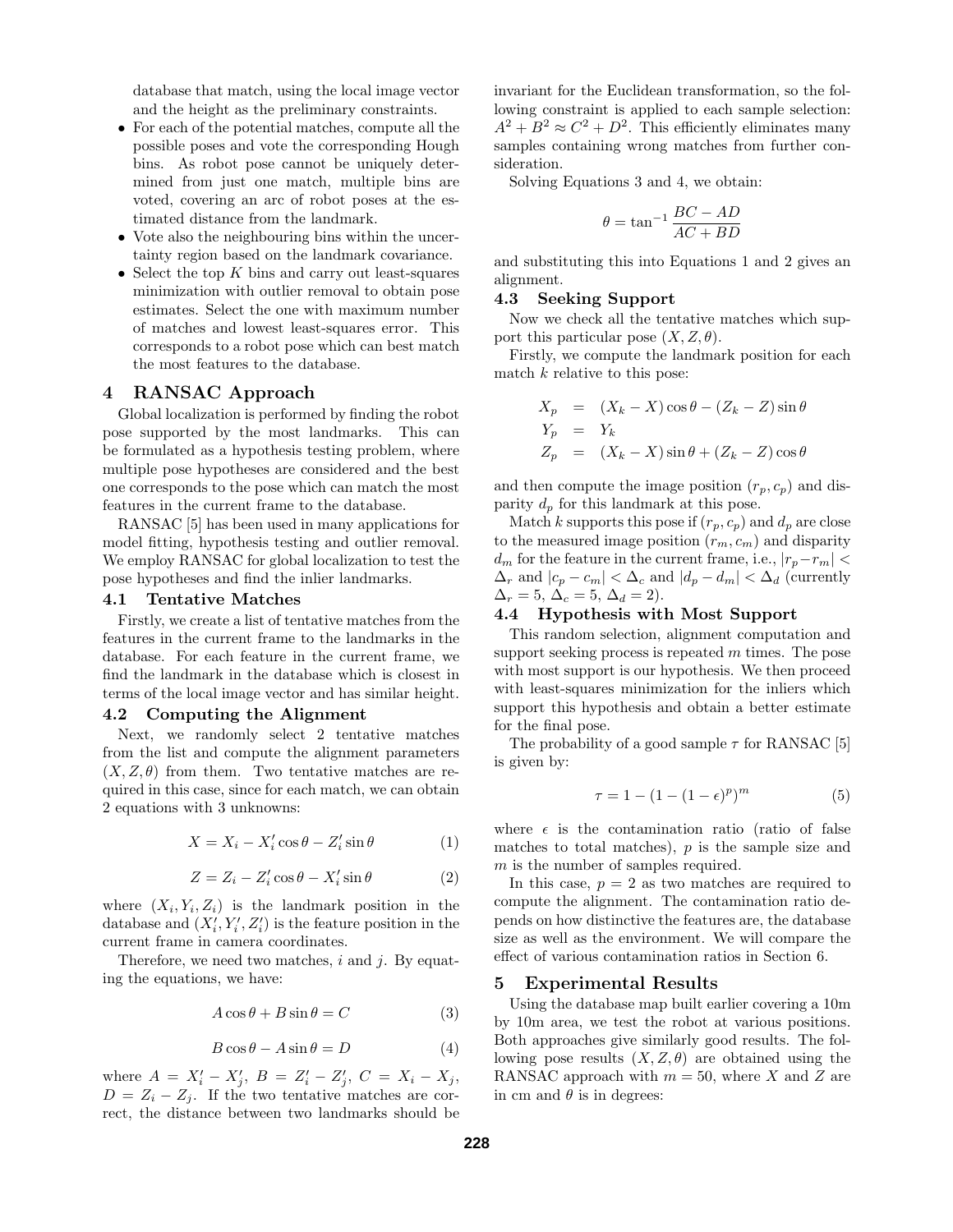

Figure 2: Global localization results with RANSAC. The vee indicates the robot field of view. (a) Case L1. (b) Case L3. (c) Case L5. (d) Case L8.

| Case  | Measured Pose      | <b>Estimated Pose</b>    | Match |
|-------|--------------------|--------------------------|-------|
| L1    | $(-10, 120, -60)$  | $(-13.3, 127.6, -60.5)$  | 35    |
| L2    | $(50, 210, -25)$   | $(54.3, 208.9, -25.6)$   | 17    |
| L3    | $(-15, 130, -140)$ | $(-16.0, 134.9, -140.5)$ | 32    |
| $L_4$ | $(-80,60,-150)$    | $(-75.7, 68.8, -148.6)$  | 23    |
| L5    | $(-100, 0, 130)$   | $(-105.0, 7.6, 130.9)$   | 50    |
| L6    | $(30,-70,40)$      | $(31.3,-64.9,38.5)$      | 11    |
| L7    | $(-170, 20, -125)$ | $(-175.2, 21.8, -124.4)$ | 52    |
| L8    | $(-210,0,-50)$     | $(-207.6, 8.3, -49.0)$   | 18    |

Measured pose is the approximate ground truth measured manually. The average Euclidean translation error is 7cm and the average rotation error is around 1◦ for these 8 cases. These errors could be further reduced by using higher image resolution but they are sufficient for our navigation requirement.

We currently set a minimum of 10 matches for a reliable estimation. Figure 2 shows some of these results visually, indicating the robot location and orientation relative to the database map.

Global localization fails when the robot is facing some landmarks which were previously viewed from very different directions during map building. Therefore, extensive landmarks all over the environment should be observed from multiple views during map building, to obtain a richer database map.

# 6 RANSAC versus Hough Transform

We would like to compare the computational efficiency of these two approaches of global localization. The following run-time results are based on a Pentium III 700MHz processor.

#### 6.1 Hough Transform

In this approach, we have a 3-D Hough space for  $(X, Z, \theta)$  where q, n and l are the number of bins for X, Z and  $\theta$  respectively. For each of the potential matches, we need to vote in l bins since there are multiple robot poses that could have observed this landmark. The main computation includes computing the poses to vote and finding the peaks in the Hough space.

The pose computation time for one potential match for all features in the current frame at all orientations is  $t_1$ . As we find the best N matches for each feature, the pose computation takes  $N t_1$ .

It takes  $t_2$  to find the highest peak in the Hough space, which is proportional to the map dimension. Optimally, we can maintain a heap to avoid going through the Hough bins repeatedly. Then, at each of the  $K$  times, it will take only logarithmic time to retrieve the next peak instead of linear time. For now, we just simply going through the bins  $K$  times, so the time required is  $Kt_2$ . There is some overhead of  $t_3$  as well and the total time taken is  $Nt_1 + Kt_2 + t_3$ .

For our experiment, the discretization used is  $(10cm, 10cm, 2°)$  with a Hough space of q n l bins (currently  $q = 100$ ,  $n = 100$ ,  $l = 180$ ),  $t_2 = 0.05$ . With  $K = 10, N = 5, t_1 = 0.025, t_3 = 0.1$ , the total time taken in this case is around 0.725 second.

#### 6.2 RANSAC

For the RANSAC approach, the computational cost is affected greatly by how many times we need to sample, which depends on the contamination ratio, to achieve a certain probability of a good sample.

With  $p = 2$  and  $\epsilon = 1 - c/f$  where f is the number of features in the current frame and  $c$  is the number of correct matches, we can re-write Equation 5 as:

$$
m_1 = \frac{\log(1-\tau)}{\log(1-c^2/f^2)} \approx -\frac{f^2}{c^2}\log(1-\tau) \qquad (6)
$$

using Taylor's expansion as approximation.

For each random selection, we need to check the support from all the f tentative matches, as the tentative matches are obtained by considering each feature in the current frame one by one. The time required is  $(f_t + t_4)$  where  $f_t$  is the time to check for support from  $f$  tentative matches and  $t_4$  is a fixed overhead.

Therefore, the total cost is  $(f_t + t_4)m_1 + t_5$  where  $t<sub>5</sub>$  is the time to create the list of tentative matches, which depends on the number of features in the current frame and the database size.

In our case,  $f_t = 1.4 \times 10^{-5}$ ,  $t_4 = 10^{-5}$ ,  $t_5 = 0.02$ , the total time is therefore  $(1.4 \times 10^{-5} + 10^{-5})m_1 + 0.02$ . Assuming a contamination ratio of 0.70, to achieve 99% probability of a good sample,  $m_1$  is 50 and the time is around 0.02 second. RANSAC is much more efficient than the Hough Transform.

For larger values of the contamination ratio, a larger  $m_1$  is required to maintain the probability of getting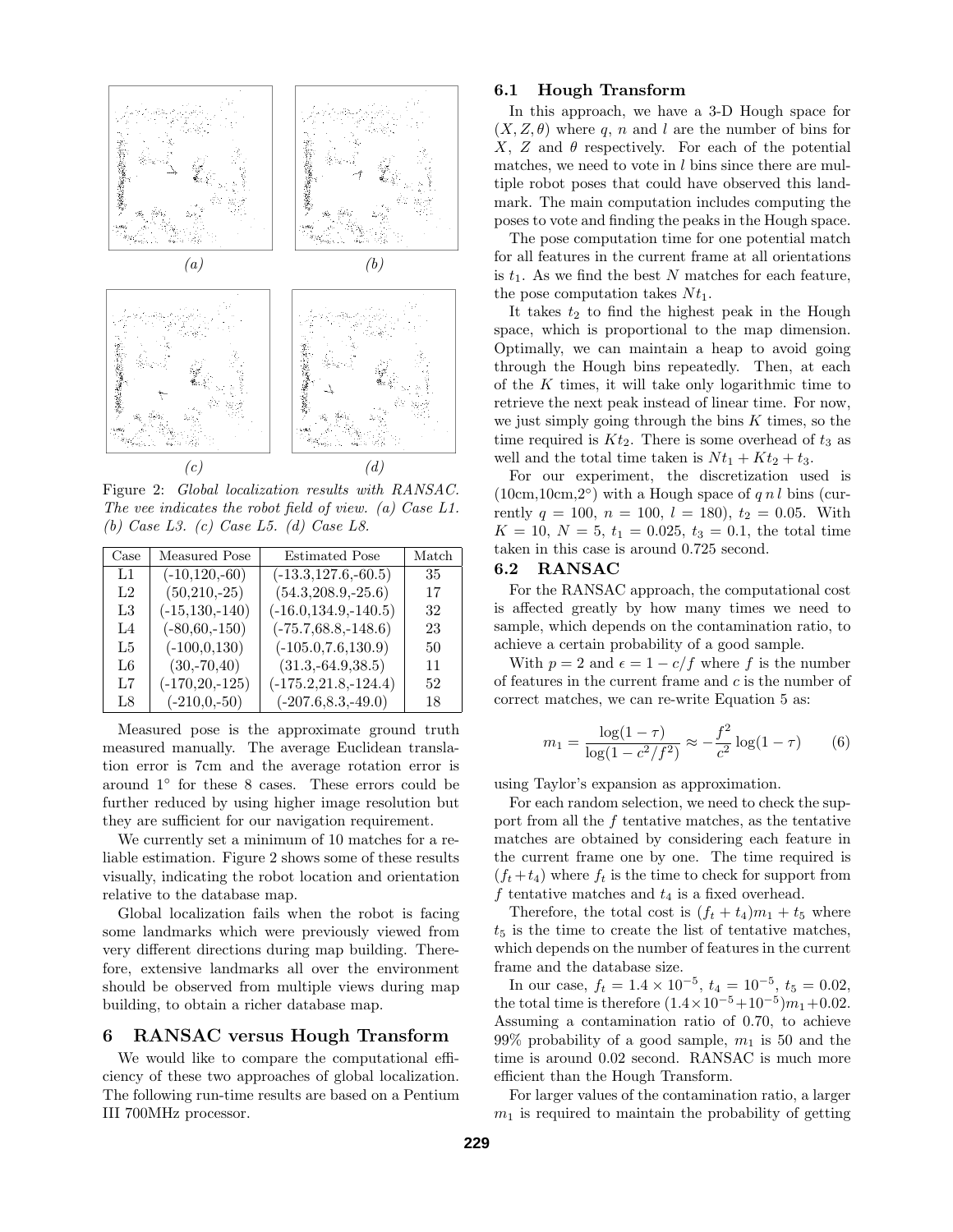a good sample. The following table shows the number of samples and the time required for various contamination ratios. We can see that the required time is still quite short even when the contamination is high.

| Contamination | Samples | Time (sec) |
|---------------|---------|------------|
| 0.70          | 50      | 0.021      |
| 0.90          | 460     | 0.031      |
| 0.95          | 1840    | 0.064      |
| 0.98          | 11500   | 0.296      |

#### 6.3 Discussion

With highly distinctive SIFT features, either the Hough Transform or the RANSAC approach will give a good estimate, with the RANSAC approach being more efficient. The computational cost increases linearly with the database size for both approaches.

When non-specific features are used, we need to consider all the possible matches between the current frame and the database landmarks. Therefore, using SIFT features is much more efficient as good matches found based on the SIFT distinctiveness facilitate the process considerably.

Moreover, when using less specific features, global localization is more difficult to achieve by just using information from one frame, because multiple possible robot poses may not be reliably differentiated. For sonar data in [14] and brightness measurements in [4], stochastic localization methods are required to localize the robot gradually while it moves around.

### 7 Map Alignment

Instead of using only the current frame for global localization, we now build a small sub-map of a local region from multiple frames and then align this sub-map to the database map. This approach is more robust for scenarios where the robot is facing a scene with very few SIFT landmarks.

To align two maps, we employ an algorithm very similar to the global localization algorithm above. Either the Hough Transform approach or the RANSAC approach can apply, but we consider RANSAC here due to its efficiency.

The process is the same as in global localization, except that during the support seeking stage we now use the world positions of the landmarks to check for support, instead of the image coordinates.

In this experiment, when the robot wants to localize itself globally, it rotates a little bit, from -15 degrees to 15 degrees and builds a sub-map of this local region using information from multiple frames.

Figure 3 shows the various sub-maps built at several test positions. There are 411 landmarks, 207 landmarks, 383 landmarks and 270 landmarks in the submaps respectively. There are significantly more landmarks than in just one frame, typically around 70.

Map alignment using RANSAC is then carried out between these sub-maps and the database map, we obtain the following results  $(Xcm, Zcm, \theta^{\circ})$ :



Figure 3: Sub-maps built at test positions. (a) Case M1. (b) Case M2. (c) Case M3. (d) Case M4.

| Case | Measured Pose       | <b>Estimated Pose</b>    | Match |
|------|---------------------|--------------------------|-------|
| M1   | $(-110,30,-90)$     | $(-104.8, 30.5, -92.2)$  | 191   |
| M2   | $(-270, 100, -45)$  | $(-259.7, 101.8, -43.5)$ | 32    |
| M3   | $(-130, 100, -150)$ | $(-125.9, 90.3, -146.9)$ | 143   |
| M4   | $(60,310,-65)$      | $(56.9, 312.8, -63.5)$   | 44    |

We can see that very good alignments are obtained with many matches in all cases. These global localization results are shown visually in Figure 4. If only the current frame is used for global localization here, there are insufficient matches in cases M2 and M4 for a reliable estimation.

#### 8 Conclusion

In our previous work [12], we have built a database map with distinctive SIFT landmarks. We have developed a Hough Transform approach for global localization in [11]. In this paper, we proposed a RANSAC approach for matching SIFT features in the current frame to the database efficiently, to localize globally. We have demonstrated that the robot can globally localize itself well using SIFT features, even from just the current frame.

The contribution of this work includes the use of distinctive visual 3D landmarks for mobile robot localization, which has primarily been tackled in the past using 2D maps obtained from laser or sonar sensors. Moreover, the comparison of the commonly-used Hough Transform with RANSAC shows the greatly improved efficiency of RANSAC when matching distinctive features. Building sub-maps and then using them for global localization provides more robustness.

These algorithms have been implemented on our mobile robot, who won the first prize in the AAAI Hors d'Oeuvres competition 2001. The robots need to serve appetizers to people and return to the home base for refill when the food on the tray runs out. Our robot can estimate where it is and find its way home.